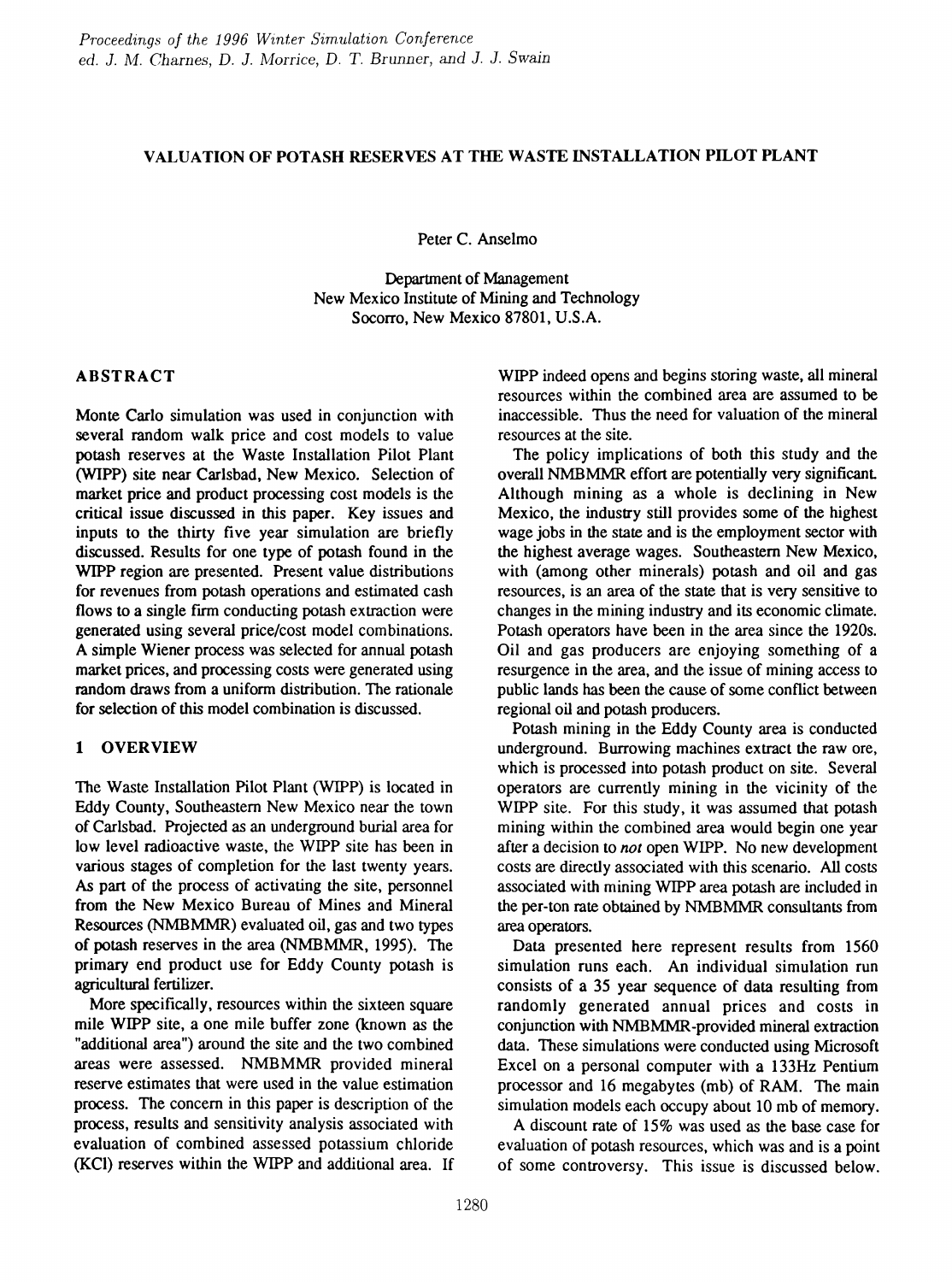Operation cash flow net present values (NPV) were calculated from the perspective of a single firm. They represent the average of the present values of all the cash flows associated with each simulation run.

Total expected revenue present values (PV) were calculated as an indication of the overall worth of KCI deposits. Revenue values are also expected present values, as they are the average of the expected present values generated by each simulation run. Bureau of Land Management (BLM) specifications were used to determine mining variables which in turn impacted estimates of the tonnages of various grades of KCI present and the raw material tonnage required for a given level of market demand. The full potash valuation analysis is available in Anselmo (1996).

#### 2 ISSUES AND ASSUMPTIONS

KCI reserve estimates for the WIPP area were provided by consultants and specialists at the New Mexico Bureau of Mines and Mineral Resources, and the simulation model was constructed. Key model inputs, in addition to reserve data, included the discount rate, annual potash production level, market price of the resource, the unit cost of extraction, and tax and royalty rates. Development of a method to anticipate future market prices and operating costs for potash was a key issue. Time units were years, and the time frame simulated was 1995-2030.

Forecasting in cases like this is as much an inexact art as a science, particularly when the forecasting horizon is thirty five years. Thus, although historical prices for Eddy County potash were modeled using time series methods, a simulation approach was used to value these resources. Annual market prices and costs were simulated using several random walk methodologies (Karlin and Taylor, 1975), which are discussed below. Depletion was calculated using the standard percentage methodology, which may be found in Stermole and Stermole (1993).

Key assumptions and features associated with the potash cash flows used in the simulation include:

All calculations are performed from 1 January 1995. KCI extraction activity is treated as a capital project that was evaluated from 1 January 1995 and undertaken beginning 1 January 1996. The decision to go forward with any potash mining and development venture was considered from the perspective of 1 January 1995.

Revenues were treated as if realized monthly, and taxes and royalties were treated as if they are paid on a quarterly basis.

The Monte Carlo simulations generated numbers for each year for the present market value of the reserves and the present value of the total cash flow for each simulation run. As is standard practice in financial analysis (Levy and Sarnat, 1994), cash flows attributable to the decision to mine potash are the sum of income after taxes, depreciation and depletion less annual investment (in this case, the annual investment is zero). Data were also generated for expected present values for severance taxes, state and corporate taxes and royalties. These may be found in Anselmo (1996). We briefly discuss tax and royalty issues below because of their effect on expected cash flows.

#### 2.1 Discount Rate

Results presented here are associated with a 15% nominal discount rate. 15% was also used in the last major analysis of WIPP mineral reserves (Weisner, Lemons and Coppa, 1980). Estimation of discount rates for risky investment projects (the perspective taken in this study was one of viewing potash exploration activity as a risky investment project) is generally a difficult and (potentially) inexact process. Though there is detailed knowledge regarding the location and grade of potash deposits in the area, there is some uncertainty regarding the future market price of potash products. Along with the long time horizon, price uncertainty may be considered a major source of potash mining operation risk.

The 15% rate used in the results presented above is reasonable in light of the short and long-term market uncertainties faced by potash producers (Searls, 1992). Although the development risk associated with potash deposits in the WIPP area is low, there is market price risk that is faced by operators. Extensive KCl (also known as sylvite) deposits in various stages of development exist around the world. Further, any investment situation as long-term in duration as a potash mining operation faces considerable interest rate risk the risk that more favorable return opportunities will arise over the life of a project.

A precise discount rate for different firms operating in the WIPP area is difficult to estimate (particularly in the absence of debt/equity ratio and other data for said firms). So, although pinpointing a discount rate for a 35 year project is quite risky in and of itself, current levels of activity in the region and market factors point to a 15% nominal discount rate as a reasonable estimate for Carlsbad area potash operations.

#### 2.2 Annual Production Levels

Because potash is mined in a linear fashion over many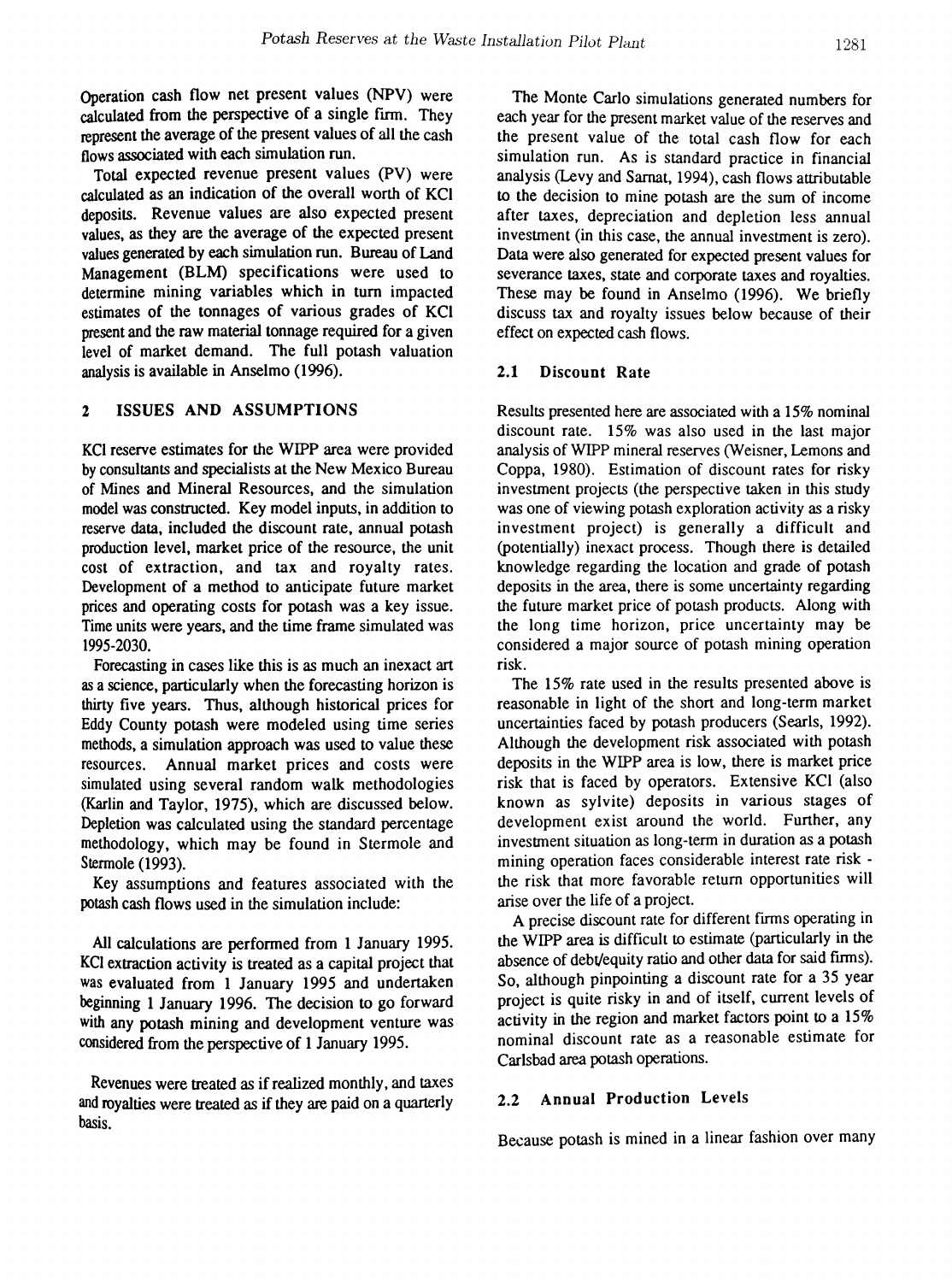years, present value-based analyses of the viability of potash operations will be controversial because large future cash flows are severely discounted. Market demand is a major factor impacting annual production levels. In the original study, 450,000 tons of KCI was obtained as a reasonable average annual demand figure from area operators. Product output levels of 600,000 and 1,000,000 tons (annual demand) were also used to assess the sensitivity of the original analysis to annual market demand. At the time this sensitivity analysis was conducted, we were interested only in the sensitivity of the base case results to increases in annual production levels.

Increasing annual demand levels results, as one might expect, in higher expected values for the relevant variables. The key is whether assuming a particular level of market demand is appropriate. Demand for KCI as a major component of fertilizer is far from certain at any level, a point which is discussed fwther below.

### 2.3 Market Prices

Annual prices and mining costs per ton for sylvite (KCI) were generated using random walk methods. Two types of random walk processes and a Geometric Brownian Motion model were used. Historical, confidential Eddy County sylvite prices were analyzed using time series techniques to show that these historical prices may be modeled as a random process. However, the amount of available Eddy County data was limited, which precluded the use of a time series model to actually estimate thirty five years of future market prices. A national KCI price index covering 1965-1993 was provided by the NMBMMR. Historical Eddy County potash prices tracked the index. However, a limited number of years of Eddy County prices were available and the prices and index figures were not the same. An estimate for the end of 1994 market price was obtained from area operators (and later verified as reasonable), and was used as the 1995 market price and the point of departure for the price simulations.

As with other commodities, the weak-form market efficiency assumption is appropriate here, which partially justifies the use of Markov processes. The independence of year-to-year price changes assumption is not as evidently congruous, but in the longer term (over a 35 year period, for instance) it probably holds. The third key assumption is that annual price changes are normally distributed. Based on the analysis of historical annual price data conducted for this study, we cannot refute this assumption. The trouble with this assumption is that very large price (and cost) swings are possible. In fact, negative prices and costs are theoretically possible. However, since all data reported are the result of 1560

simulation runs, potential negative price (and cost) impacts in individual simulation runs are negated.

Individual price paths have a tendency to wander and vary considerably. However, the number of runs conducted resulted in a average KCI price and cost figures for all price/cost models considered that were nearly identical to the time zero price and cost Price and cost standard deviations depended on the model used. Annual changes in potash prices (as measured using Eddy County KCI data and the 1965-1993 national KCI index) exhibit a 4% average nominal return and a 0% average real retwn. These averages were essentially the same regardless of whether a geometric or arithmetic mean was computed.

# 2.4 Operating Costs

After much discussion (in the absence of historical data), the uncertainty associated with annual operating costs was expressed as plus or minus 10% of the previous year's per ton operating cost. Thus, a uniform distribution was initially used for annual per-ton operating cost, with the mean for anyone year the cost generated for the previous year. All non capital annual costs were aggregated into the operating cost figures provided by consultants and area operators.

As noted above, the average, inflation adjusted change in the analyzed historical potash prices was zero. Although mine productivity (in terms of tons produced per potash mine worker) has been essentially flat since *1965 (Economic Report of the President,* 1994), area operators have expressed confidence in their abilities to offset the effects of inflation on operating costs in both the near and distant future.

# 2.5 Taxes and Royalties

The state of New Mexico assesses severance taxes on revenues attributable to minerals extracted within the state. Rather than attempt to predict factors which might contribute to alterations in the severance tax rate, a rate of 1.25% (based on current tax law) of potash revenues was used for the study period. A royalty rate of 2.5% of revenues, provided as a current estimate by experts in this area, was used in the simulations for similar reasons.

Capital investment and other tax incentives that mining companies may periodically receive from political entities were likewise ignored in this work. In addition to presenting a major limited data prediction problem, consideration of tax incentives would involve acquisition of additional proprietary data from area producer firms. An average corporate tax rate of 34% was therefore used.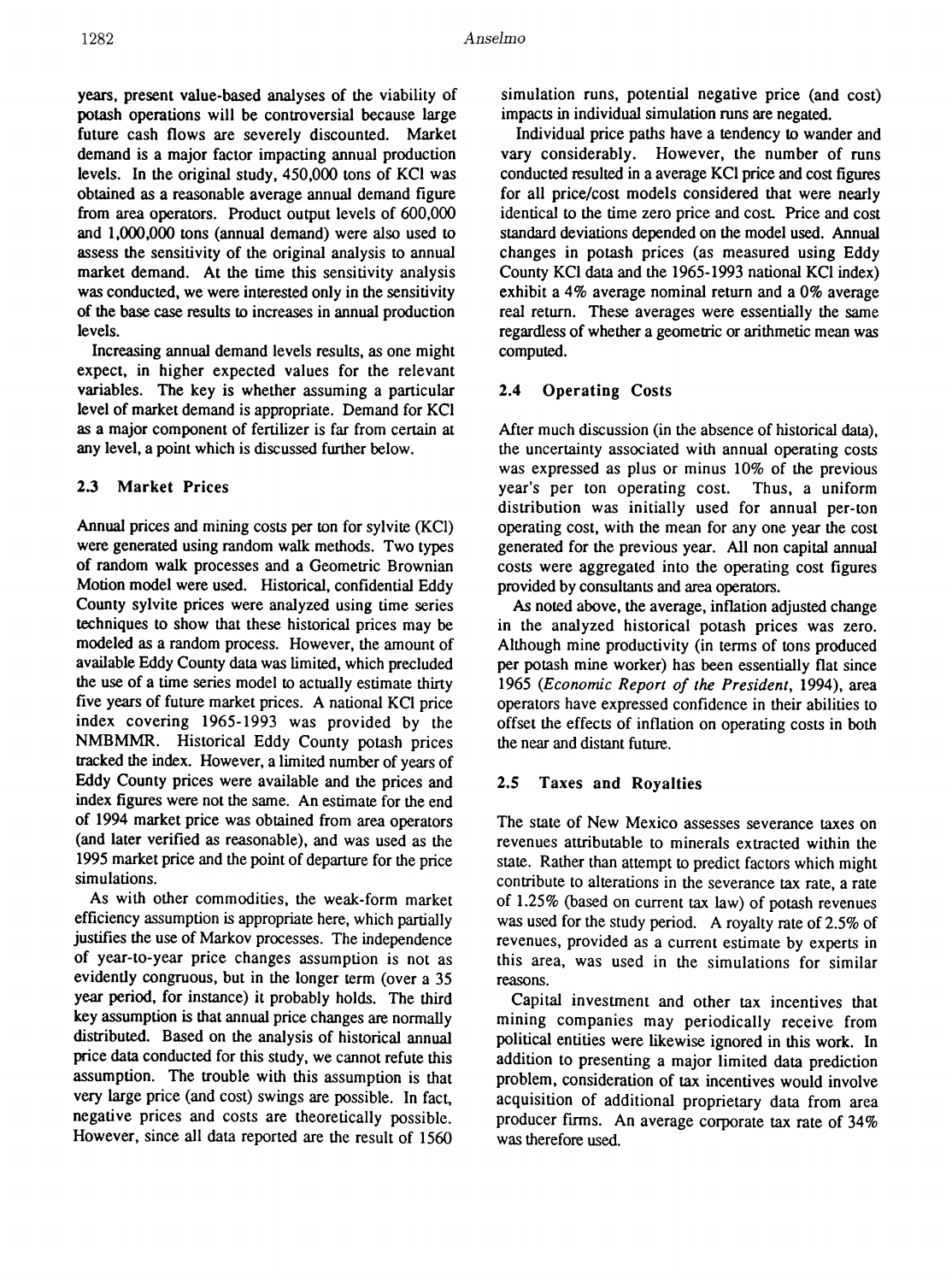All taxable income is assumed to be New Mexico income for state tax purposes. New Mexico tax rates are 4.8% of taxable income under \$500,000, \$24,000 plus 6.4% of the excess over \$500,000 for amounts between \$500,000 and \$1,000,000 and \$56,000 plus 7.6% of the excess over \$1,000,000 for taxable income over \$1,000,000.

Of course, the key here is that the expected tax values generated in this study represent expected opportunity losses to the various governmental entities under the specified mining and development circumstances if WIPP comes on line. These numbers were also essential in computation of expected annual cash flows.

#### 3 MODELS AND OUTPUT

#### 3.1 Models

A Monte Carlo sampling method was used to generate random walk price and mining cost data for the time period 1995-2030, and three price/cost models were used in this evaluation. Model 1 is a version of a simple Wiener price process combined with a Monte Carlo method for operating costs that is based on information provided by area potash frrms. This was used as the base case for several reasons. First, historical operating cost data of any kind are proprietary and were unavailable. Second, limited and inconsistent data made price variance estimation difficult. Third, firms did indicate to NMBMMR consultants that annual per-ton operating costs tended to be between 90% and 110% of the previous year's per-ton cost.

We define  $P_t$  and  $C_t$  as per ton price and cost in year t, respectively.  $z<sub>t</sub>$  is a normally distributed random variable with mean 0 and standard deviation 1 that is generated using random numbers in the simulation runs (this value is estimated as the sum of twelve uniform [0,1] random variables minus 6) and  $\sigma$  denotes standard deviation. Random variable  $y<sub>t</sub>$  is uniformly distributed on the [0,1] interval, and is generated using the RANDO comment in Excel. Price/cost model 1 is written as follows:

$$
P_{t} = P_{t-1} + z_{t} \sqrt{t}
$$
  
(1)  

$$
C_{t} = 0.9C_{t-1} + 0.2 y_{t} C_{t-1}
$$

In model 2, where  $P_0$  (\$75/ton) and  $C_0$  (\$18/ton) are the time zero market price and per-ton processing cost, both prices and costs were analyzed using Wiener processes, as shown below:

$$
P_{t} = P_{0} + z_{t} \sqrt{t}
$$
  
(2)  

$$
C_{t} = C_{0} + z_{t} \sqrt{t}
$$

Geometric Brownian Motion is often used to assess commodity prices (Dixit and Pindyck, 1994). In order to compute parameters for the price component of model 3, which were also used in the cost component, real returns on Eddy County (and the national index) KCI prices were calculated. The real return over the time period for which we had data was 0 with a standard deviation of about .167. Model 3 therefore had no mean coefficient, as follows:

$$
P_{t} = P_{t-1} + z_{t} \sigma_{p} P_{t-1}
$$
  
\n
$$
C_{t} = C_{t-1} + z_{t} \sigma_{c} C_{t-1}
$$
\n(3)

Although estimates for  $\sigma_{\rm P}$  were obtained from the limited data, estimates of  $\sigma_c$  were unavailable. In the absence of historical cost data,  $\sigma_c = \sigma_p$  was assumed. Two values for price and cost standard deviation were used in valuation simulations, .167 and .085. As noted above, the frrst value represents the standard deviation of the limited Eddy County KCI price data that were available.

#### 3.2 Output

Key variables were the expected present value of KCI potash revenues and the expected net present value of cash flows to a single (imaginary) firm from potash operations in the WIPP area. As expected, these values did not vary according to the model used. Distribution standard deviations did vary considerably with the model used. Expected present values E(PV) and expected net present values E(NPV) and their standard deviations (noted as SD) are summarized below in Table 1 for the base production case of 450,000 tons per year. For model 3a, the standard deviation used was .167; it was .085 for 3b. Note that although expected values are all in the \$193 million range, estimate standard deviations vary considerably. In addition to the potential profitability of potash operations, a major concern throughout this process was the variability of all estimates.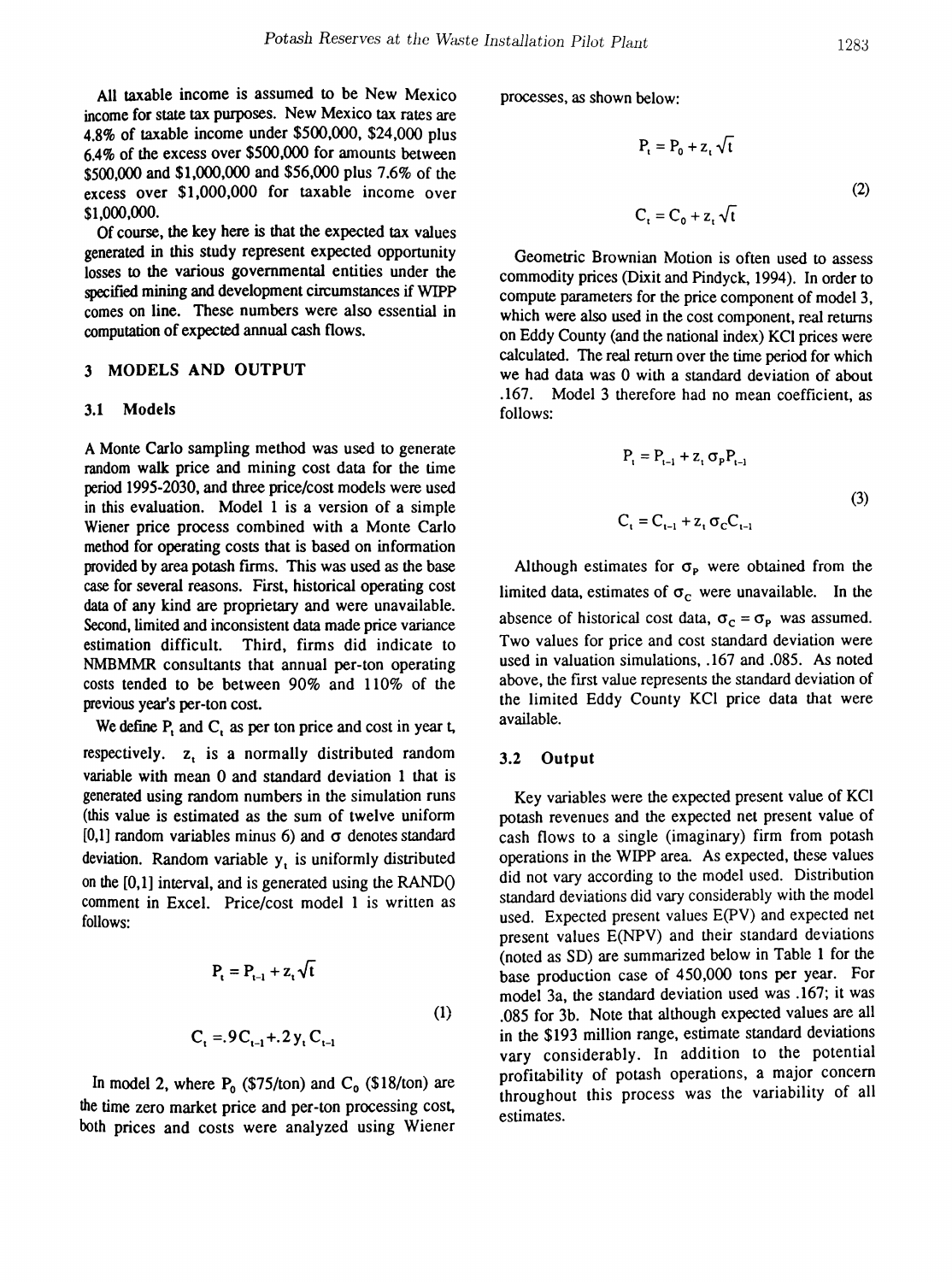| Table 1: Base Case PV and NPV Results |        |                  |                 | Table 4: 600,000 Tons Annual Production |       |        |                  |                 |  |
|---------------------------------------|--------|------------------|-----------------|-----------------------------------------|-------|--------|------------------|-----------------|--|
| Model                                 | E(PY)  | SD(PV)           | E(NPY)          | <b>SD(NPV)</b>                          | Model | E(PV)  | SD(PV)           | E(NPV) SD(      |  |
|                                       | \$193m | 10 <sub>m</sub>  | 52m             | 14m                                     |       | \$257m | 13m              | 65m             |  |
| 2                                     | 193m   | 1.4 <sub>m</sub> | 52m             | 4.6m                                    | 2     | 257m   | 1.9 <sub>m</sub> | 66 <sub>m</sub> |  |
| 3a                                    | 197m   | 72m              | 50 <sub>m</sub> | 68m                                     | 3a    | 257m   | 91 <sub>m</sub>  | 63m             |  |
| 3b                                    | 192m   | 32m              | 51m             | 32m                                     | 3b    | 257m   | 45m              | 66m             |  |

Additional data for the Table 1 expected values are provided below in Tables 2 and 3. In Table 2, in which revenue data are provided (and in subsequent tables), Max and Min refer to the maximum and minimum values obtained. Med refers to the data median and Skew refers to skewness. Numbers in all Tables are rounded off.

Table 2: Additional Base Case Revenue Data

| Model | Max  | Min            | Med  | <b>Skew</b> |
|-------|------|----------------|------|-------------|
| 1     | 225m | 161m           | 193m | $-.045$     |
| 2     | 197m | 188m           | 193m | $-.034$     |
| 3a    | 651m | 54m            | 187m | 1.23        |
| 3b.   |      | 307m 111m 190m |      | .41         |

Table 3 contains distribution data for the expected present value of cash flows to a single mining operation from combined area potash operations.

Table 3: Additional Base Case Cash Flow Data

| Model .      | Max             | Min     | Med             | Skew       |
|--------------|-----------------|---------|-----------------|------------|
| 1            | 90 <sub>m</sub> | $-14m$  | 66m             | $-.338$    |
| $\mathbf{2}$ | 67m             | 36m     | 52m             | .006       |
| 3a           | 362m            | $-270m$ | 49 <sub>m</sub> | .02        |
| <u>3b</u>    | <u> 152m </u>   | –46m    | 51m             | <u>015</u> |

Sensitivity analysis was conducted with respect to annual production levels. Tables 4 and 5 contain E(PV), E(NVP) and standard deviations for production levels of 600,000 and 1,000,000 tons per year respectively.

|  | lel E(PV) SD(PV) E(NPV) SD(NPV) |  |
|--|---------------------------------|--|

| Model | E(PV)  | SD(PV)           |     | E(NPV) SD(NPV) |
|-------|--------|------------------|-----|----------------|
| 1     | \$257m | 13m              | 65m | 19m            |
| 2     | 257m   | 1.9 <sub>m</sub> | 66m | 6.1m           |
| 3a    | 257m   | 91 <sub>m</sub>  | 63m | 90m            |
| 3b.   | 257m   | 45m              | 66m | 42m            |

Table 5: 1,000,000 Tons Annual Production

| Model        | E(PV)  | SD(PV) | E(NPV)          | <u>SD(NPV)</u>  |
|--------------|--------|--------|-----------------|-----------------|
| 1            | \$424m | 22m    | 94m             | 33 <sub>m</sub> |
| $\mathbf{2}$ | 424m   | 3m     | 94m             | 11m             |
| 3a           | 428m   | 146m   | 90 <sub>m</sub> | 148m            |
| 3b           | 427m   | 80m    | 92m             | 80m             |

The models provided essentially consistent estimates for expected present values for total revenues and cash flows over the thirty five year life of the hypothetical mining project. Model selection for the fmal estimate is a critical issue, though. as examination of the divergent standard deviations for each estimate suggests.

Although expected present and net present values were the "bottom line" concern for most interested parties, standard deviations vary considerably across models. Model 1 was the base case. There is no evidence that any interested parties (it was necessary throughout this process to receive and consider input from any and all interested individuals and groups) are interested in either minimum or maximum variance price/cost models. This, combined with data availability and accuracy, supports the use of model 1 as the model to use for WIPP site KCl valuation analysis.

Only model 2 produced results indicating no chance of the mining operation having a negative net present value. However, the low variance associated with model 2 estimates also preclude statements about the upside potential of potash operations. The high variances associated with model 3 estimates could cause a risk averse firm to avoid WIPP area potash mining altogether. Furthermore, the uncertainty associated with model 3 variance estimates makes use of that model difficult to justify.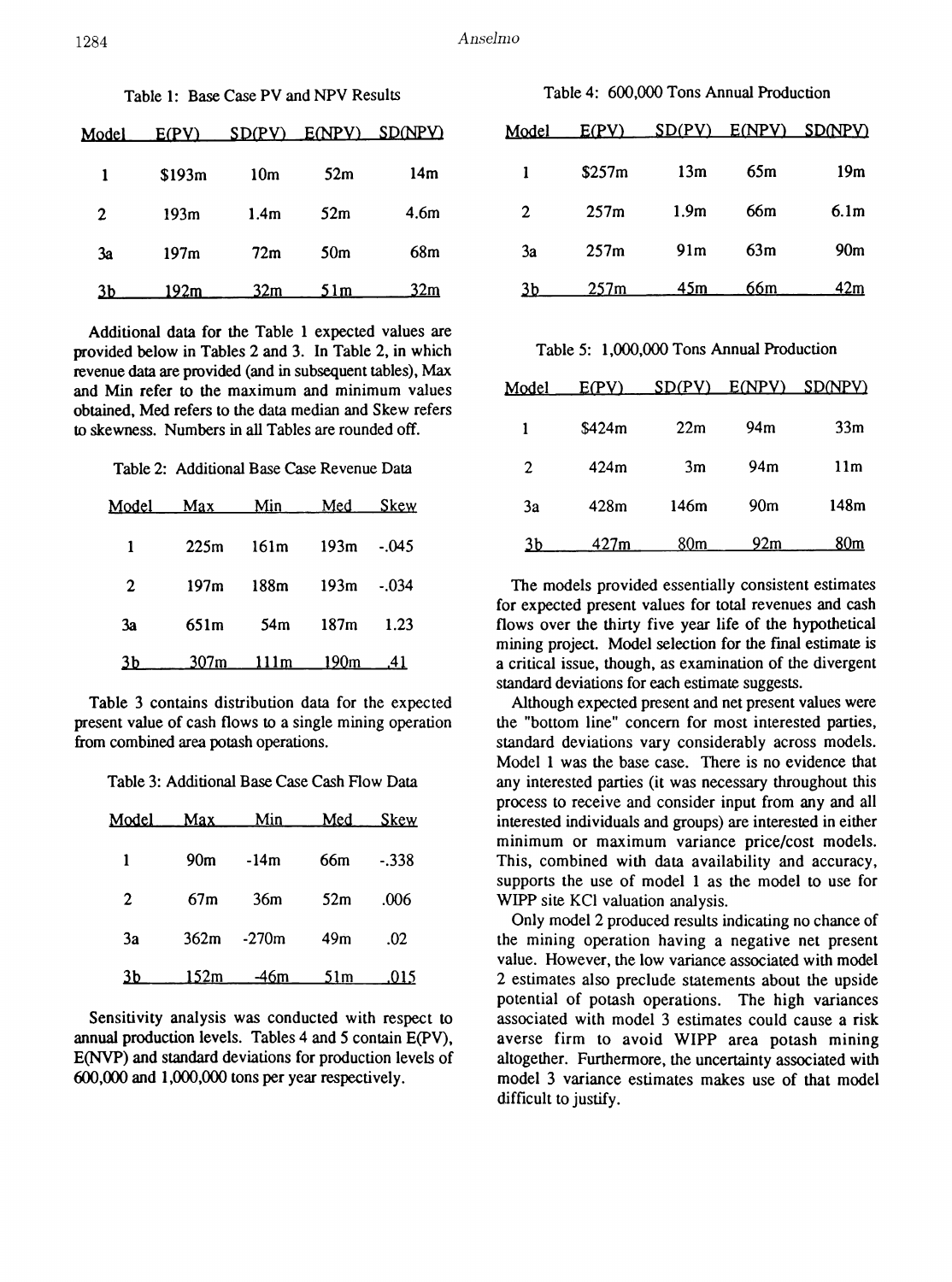# 4 DISCUSSION

From a KCI valuation perspective, a major decision impacting the analysis once input variables are specified was price/cost model selection. The concern here has been examination of the effects of alternate models on the variance of some of the relevant simulation output data. This is a critical issue because the expectations derived from the three models under different production scenarios are close in value. The notion that model 1 is the appropriate base case model is supported by the data and circumstances surrounding this project; a major objective of this study was assessment of the validity of model 1 as the base model. *As* may be seen in Tables 1, 4and 5, expected present values for the assessed variables are comparable across models. Distribution variability depends on the model selected, which makes the variance of each estimate a key variable - along with the data availability issue discussed above - in model selection.

Choice of a discount rate is also made a subjective decision because Eddy County area potash operators are either subsidiaries of large corporations or privately held entities. In either instance, firm information that would aid in the use of a conventional process (Copeland, Koller and Murrin, 1990) to determine an appropriate discount rate was unavailable. However, there was (and is) no shortage of macro-level data to aid in the discount rate decision.

There is little doubt that global demand for food, fueled by both the large and expanding global population and the rapid industrialization occurring in areas where much of the world's population lives will be increasing for the foreseeable future. Demand for food will not decline in the near or distant future unless a global catastrophe occurs. However, as Searls (1992) notes, near term demand for potash products as food-producing fertilizer is far from certain.

The random walk methods used in this study do not allow for any drastic year to year planned upward (or downward) non-random movements in these commodities prices and operating costs. This is a conservative approach that is based on several factors which impact the national and global demand for fertilizer. Farm productivity in the United States has been increasing slowly but steadily since 1965 along with the use of agricultural inputs. However, the use of agricultural inputs relative to all other inputs to the overall in the United States agricultural process (such as labor and capital equipment such as farm machinery) has remained steady since 1985 *(Economic Report of the President to* Congress, 1994). Stable domestic demand for potash based fertilizer products is a likely feature of the potash market for the (at least) near future. Searls (1992) notes that future demand increases are likely to come from

# outside the U.S.

Although the world population is rapidly increasing, passage of international and regional treaties such as the General Agreement on Tariffs and Trade (GATT) and the North American Free Trade Agreement (NAFTA) may have a negative impact on agriculture subsidies around the world. Stabilization or rolling back of agricultural subsidies in countries such as Japan may have a stabilizing (or, in the short term, negative) impact on global demand for potash based fertilizer products. Certainly, the near future for potash prices (despite the historical upward trend in per ton product prices) is uncertain; the more distant future is uncertain by definition.

#### ACKNOWLEDGMENTS

The support of Mr. James Barker and Dr. Charles Chapin of the New Mexico Bureau of Mines is gratefully acknowledged. George Griswold provided the mining data; and was also a valuable interface with the potash operators. David Sivils and Jennie Wong provided data collection assistance.

#### REFERENCES

- Anselmo, P.C. 1996. "Valuation of Langbeinite and Sylvite Reserves at the WIPP Site, Additional Area and Combined Area", New Mexico Bureau of Mines.
- Copeland, T., T. Koller and J. Murrin. 1990. *Valuation: Measuring and Managing the Value ofCompanies.* New York: Wiley.
- Dixit, A. K., and R. S. Pindyck. 1994. *Investment Under Uncertainty.* Princeton, N.J.: Princeton Press.
- *Economic Report of the President to Congress.* February, 1994.
- Karlin, S. and H. M. Taylor. 1975. *A First Course in Stochastic Processes.* New York: Academic Press.
- Levy, H. and M. Samat. 1994. *Capital Investment and Financial Decisions.* Englewood Cliffs, N.J.: Prentice-Hall.
- New Mexico Bureau of Mines and Mineral Resources, 31 March 1995. "Evaluation of Mineral Resources at the Waste Installation Pilot Plant (WIPP) Site".
- Searls, J., 1992. "Potash", United States Department of the Interior, Bureau of Mines.
- Stermole, F. J. and J. M. Stermole. 1993. *Economic Evaluation and Investment Decision Methods.* Golden, Colo.: Investment Evaluations Corporation.
- Weisner, R. C., J. F. Lemons and L. V. Coppa. 1980. Valuation of Potash Occurrences Within the Nuclear Waste Isolation Pilot Plant Site in Southeastern New Mexico", United States Department of the Interior, Bureau of Mines.